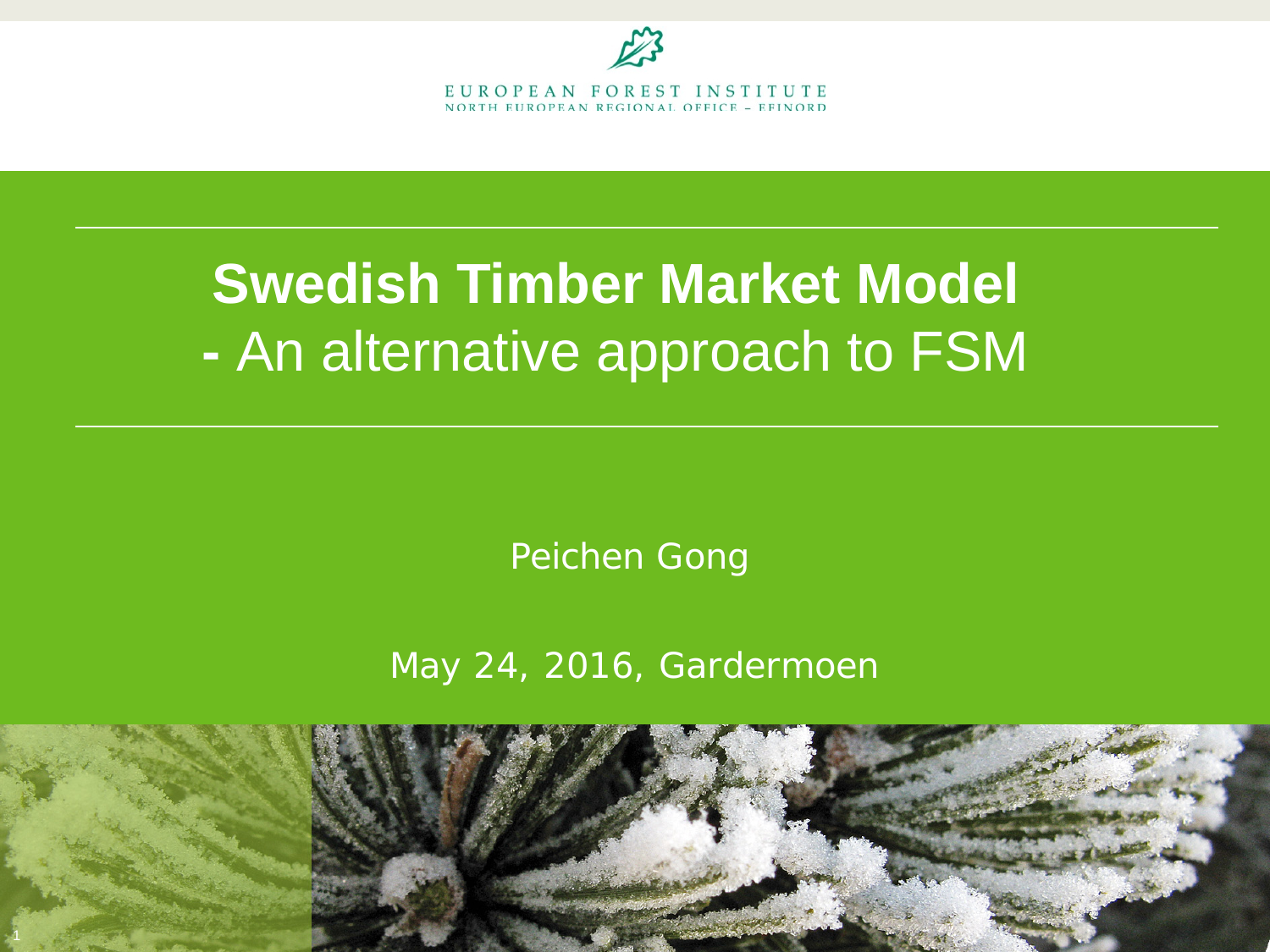

# **"Standard" approach**

Use empirically estimated supply and demand functions to simulate market equilibrium quantities and prices.

 $Supply = f$  (timber prices, forest inventory, management costs, interest rate)

Demand  $= f$  (timber price, prices of other factors, captial)

**Weakness** 

- Not suitable for all types of policy analysis
- Uncertainty due to extrapolation

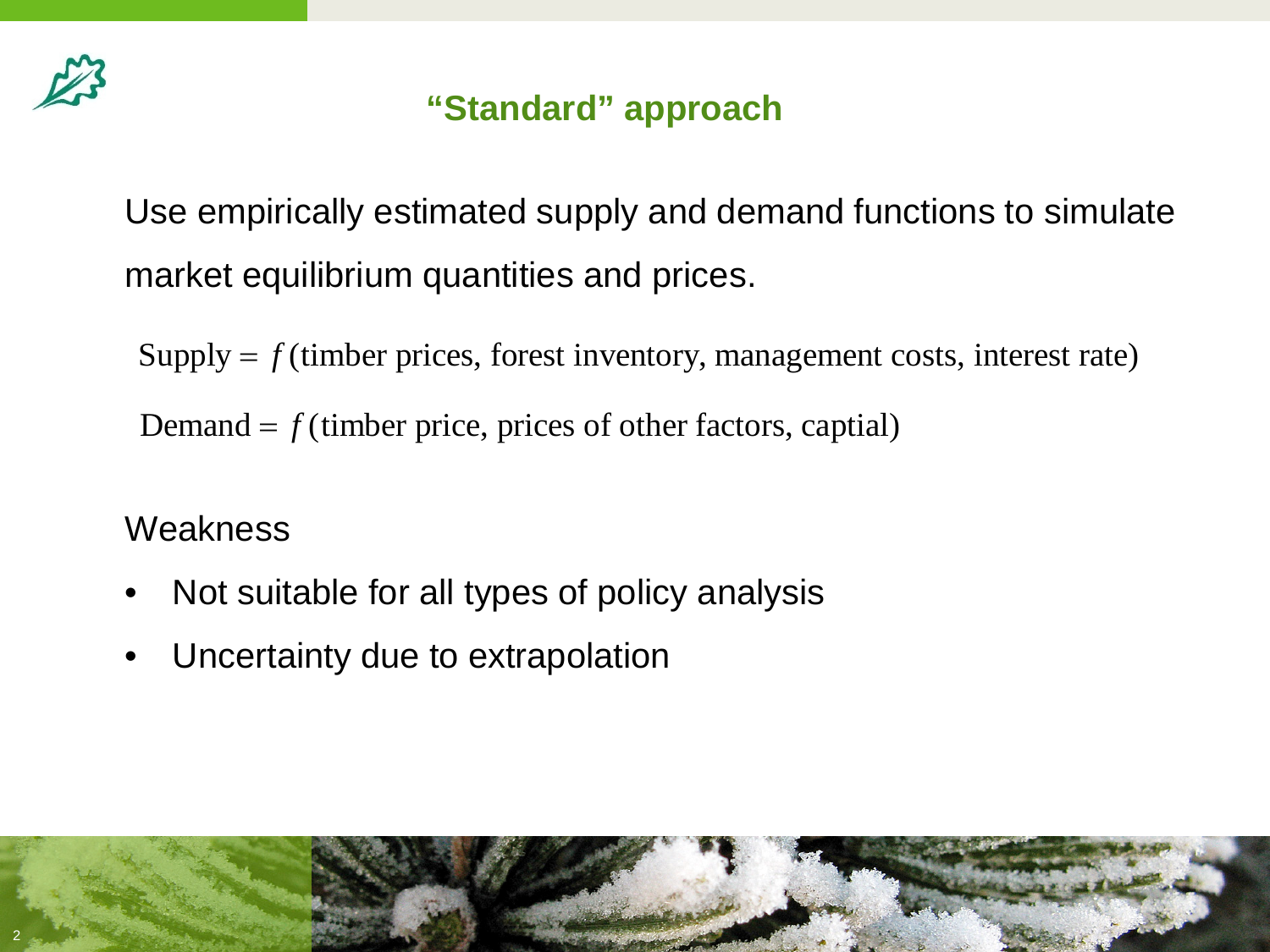

# **Extrapolation of empirically estimated supply function**



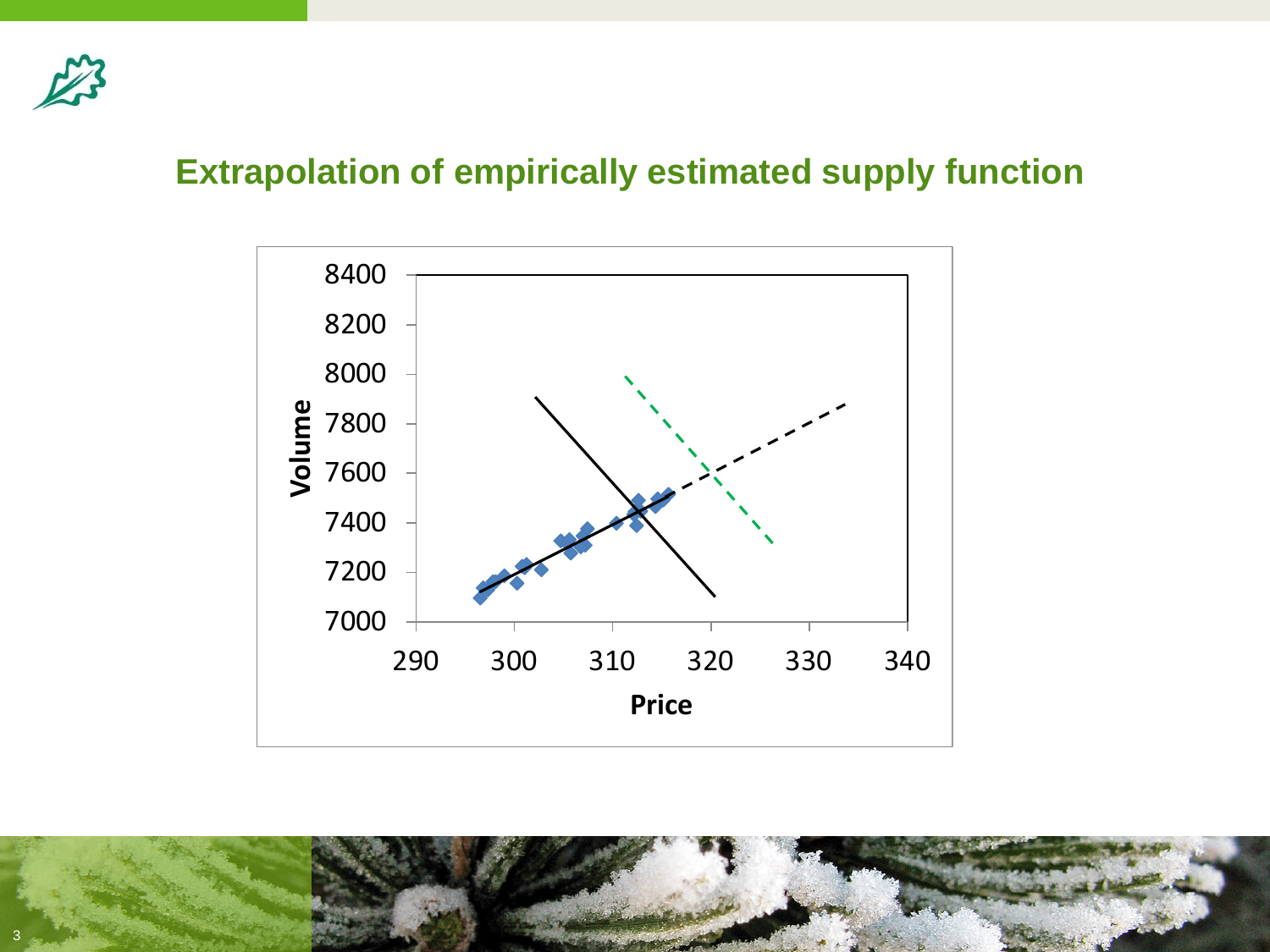

# **Extrapolation of empirically estimated supply function**



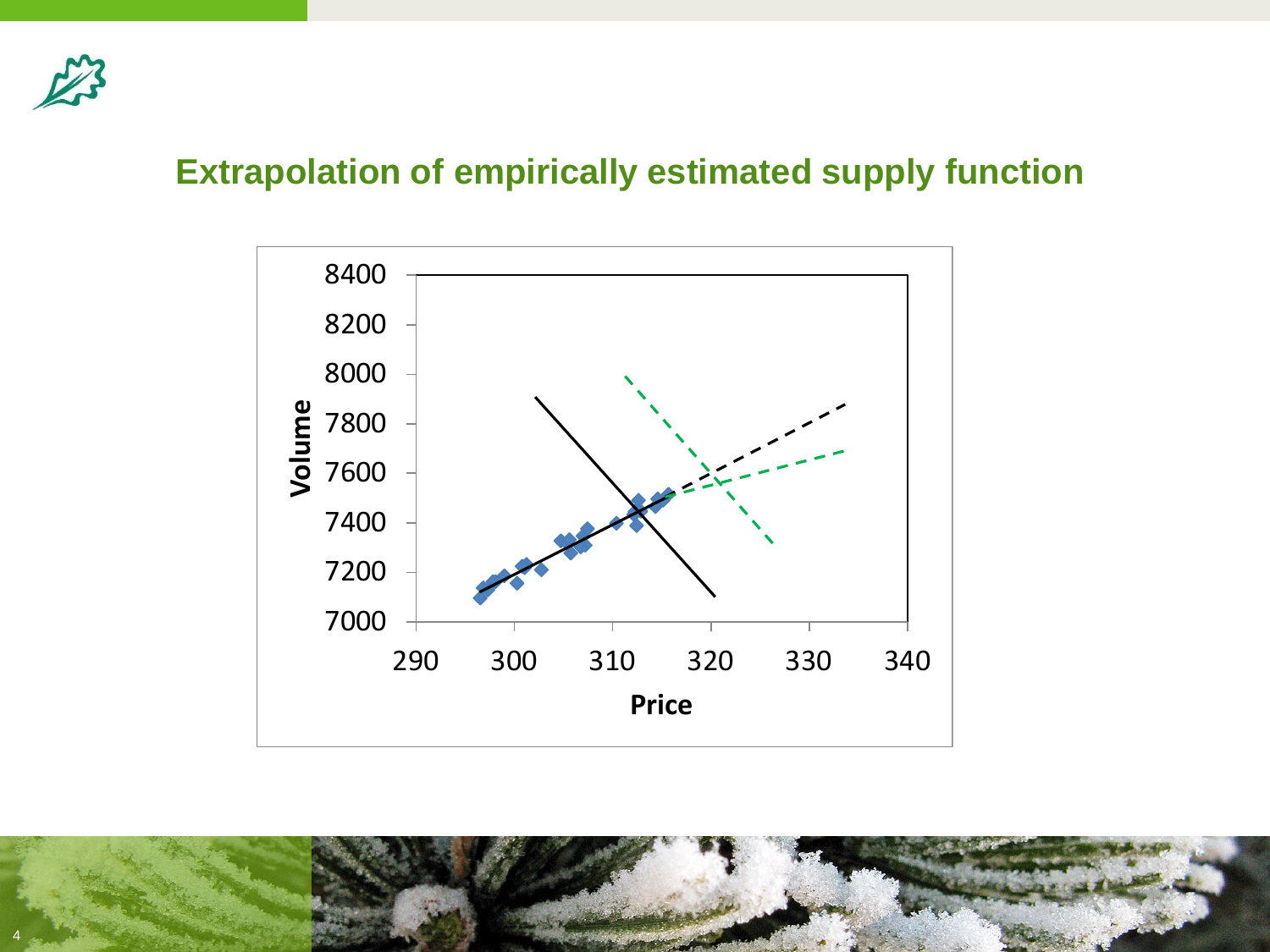

# **Lucas critique**

Lucas (1976): *A change in policy can systematically alter the structure of econometric models.*

It suggets that the supply and demand fucntions are policydependent.

"If we want to predict the effect of a policy experiment, we should model the "deep parameters" (relating to preferences, technology, and resource constraints) that are assumed to govern *individual* behavior".

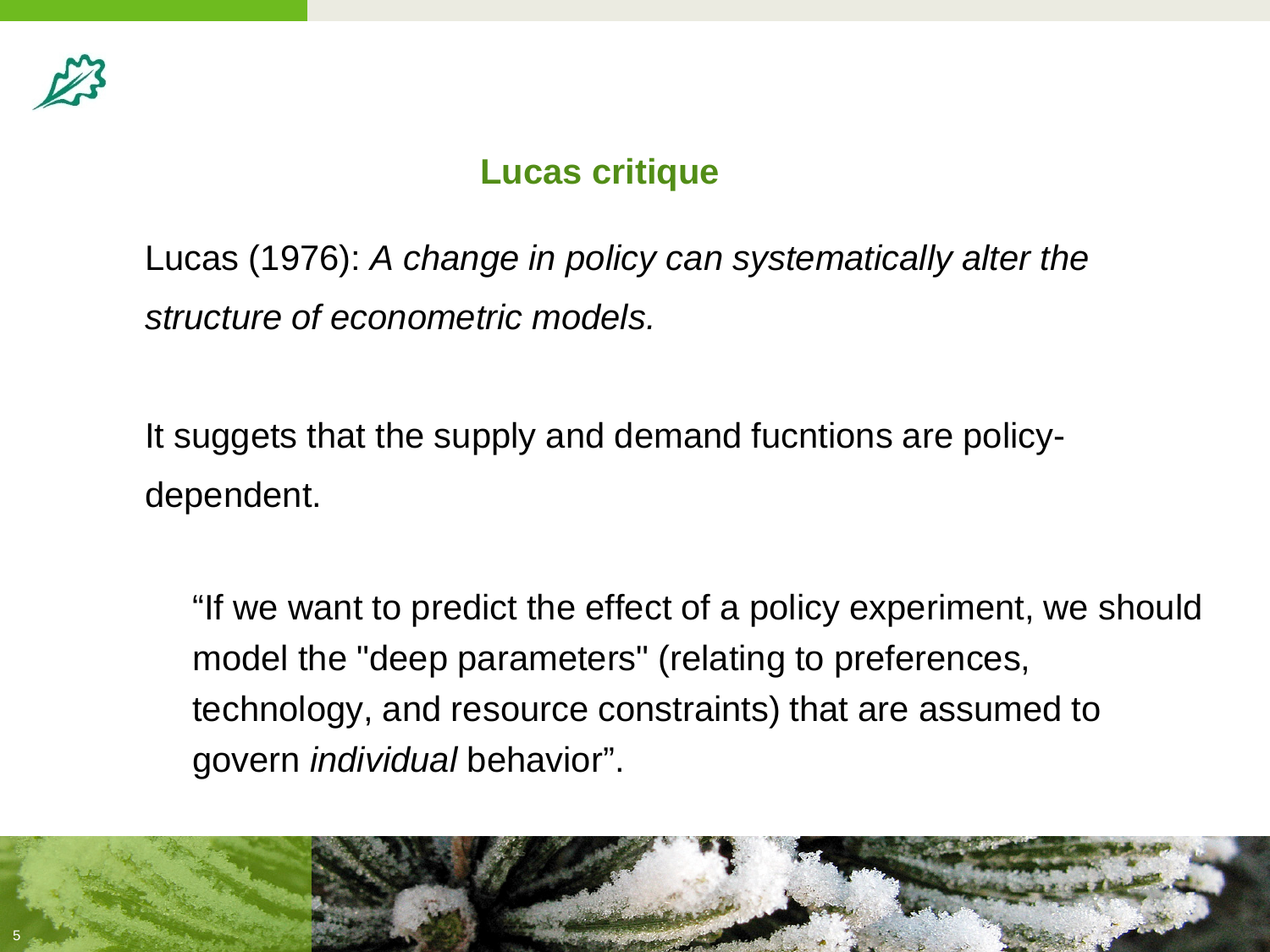

# **The Swedish Timber Market Model**

1. Determine the supply function(s) for each policy scenario

Assume that

- a) wood markets are efficient so that market equilibrium harvests maximize the present value of total surplus
- b) demand function for each timber assortment and for fuelwood is exogenously given
- c) Coefficients of supply function(s) can be determined by maximizing the present value of total surplus

2. Simulate market equilibrium harvests and prices using the obtained supply functions and the exogenously given demand functions

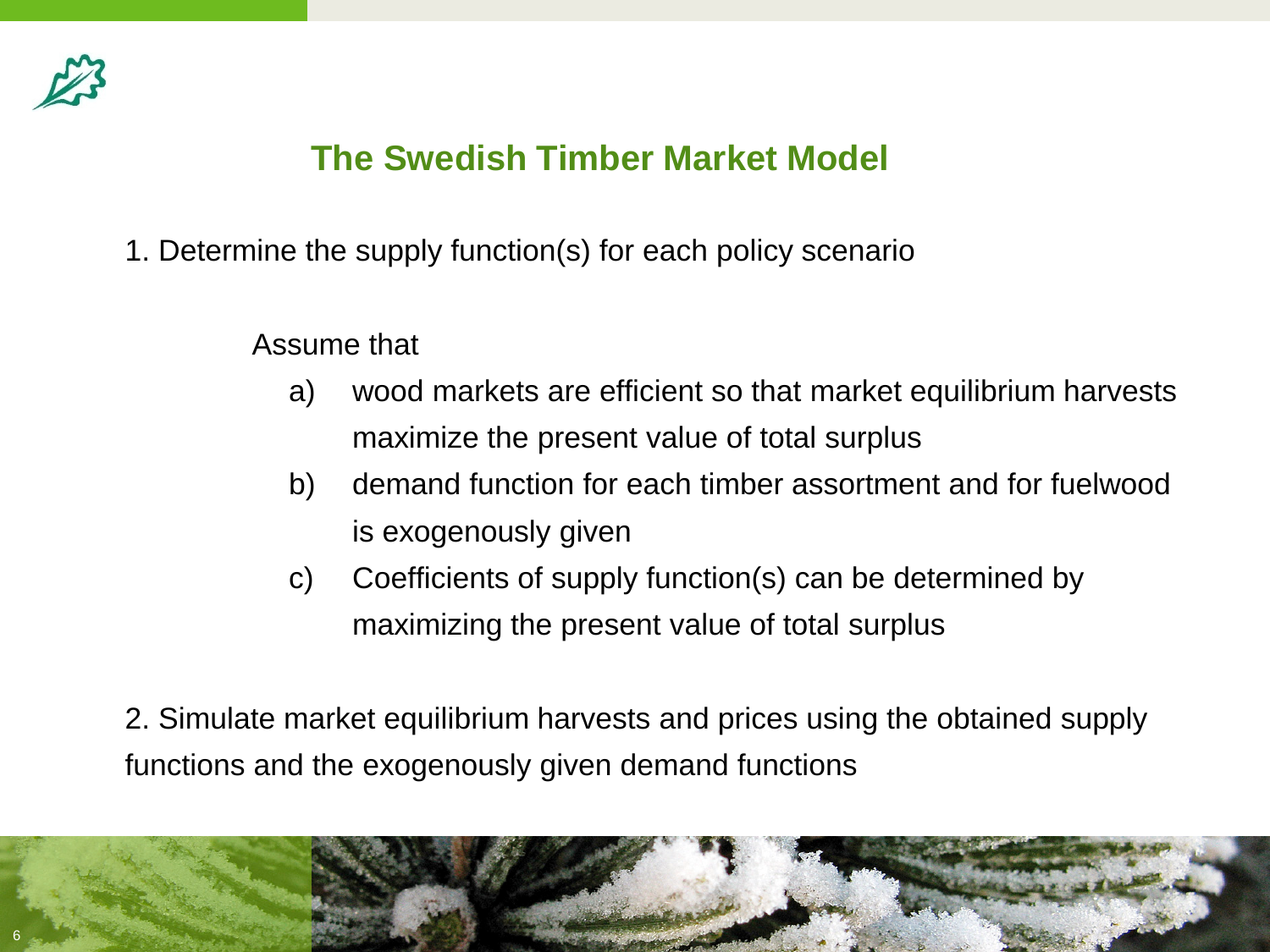

# **The Swedish Timber Market Model**

Gong & Löfgren (2003): *Welfare Gains from Perfect Competition* 

Gong, Löfgren, & Rosvall (2013): Economic evaluation of biotechnological progress

Guo & Gong (2016): Potential and cost of increasing forest carbon sequestration

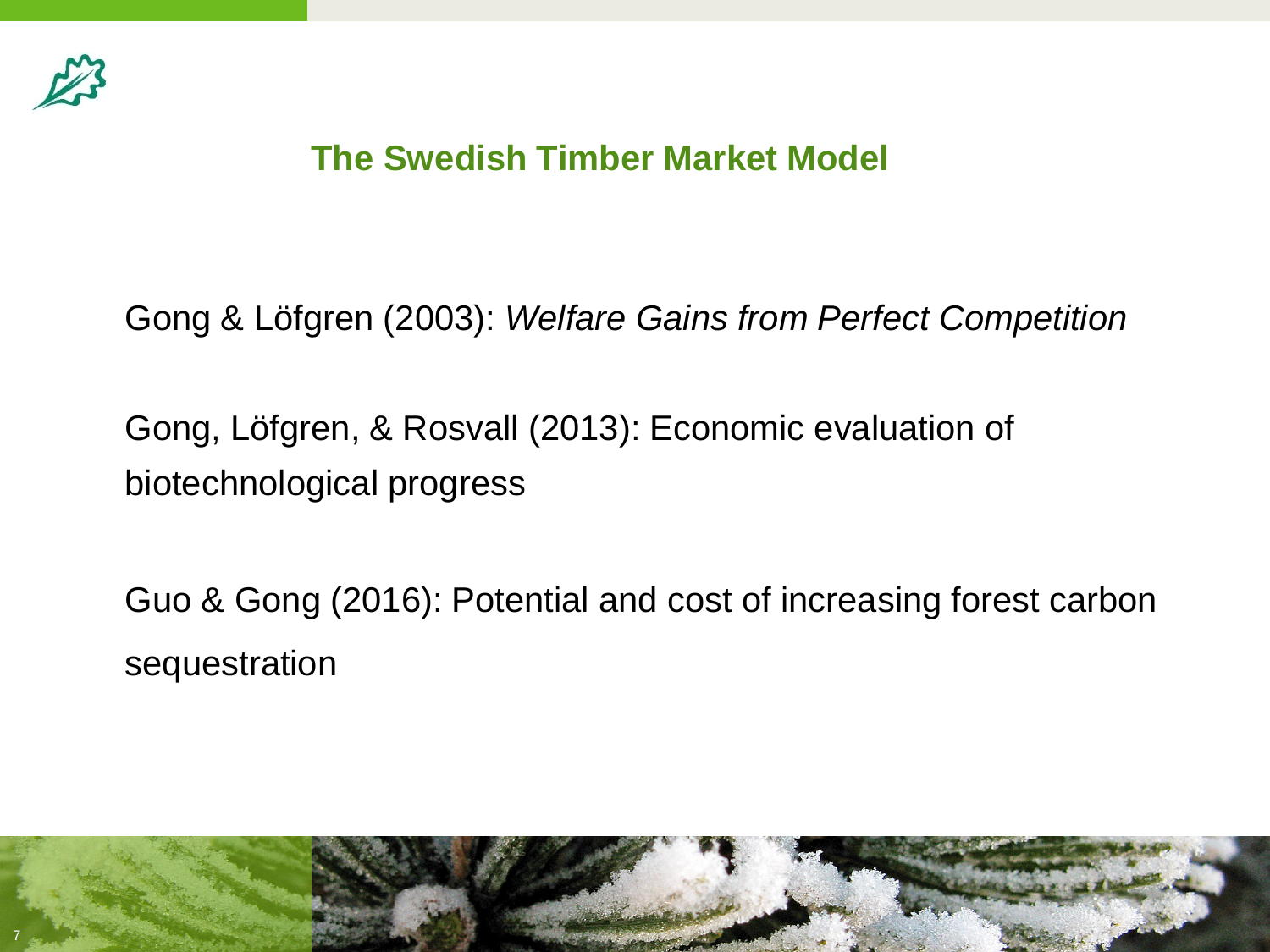

**Application of the Swedish Wood Market Model: an example**

Purpose: Assess the consequences of increasing demand for fuelwood

Products: sawtimber, pulpwood, and fuelwood Demands: Geijie, Bostedt and Brännlund (2011)

Policy scenarios:

Business As Usual Increasing demand for fuelwood (3% per year during 10 years)

19.5 million ha forests included in the analysis

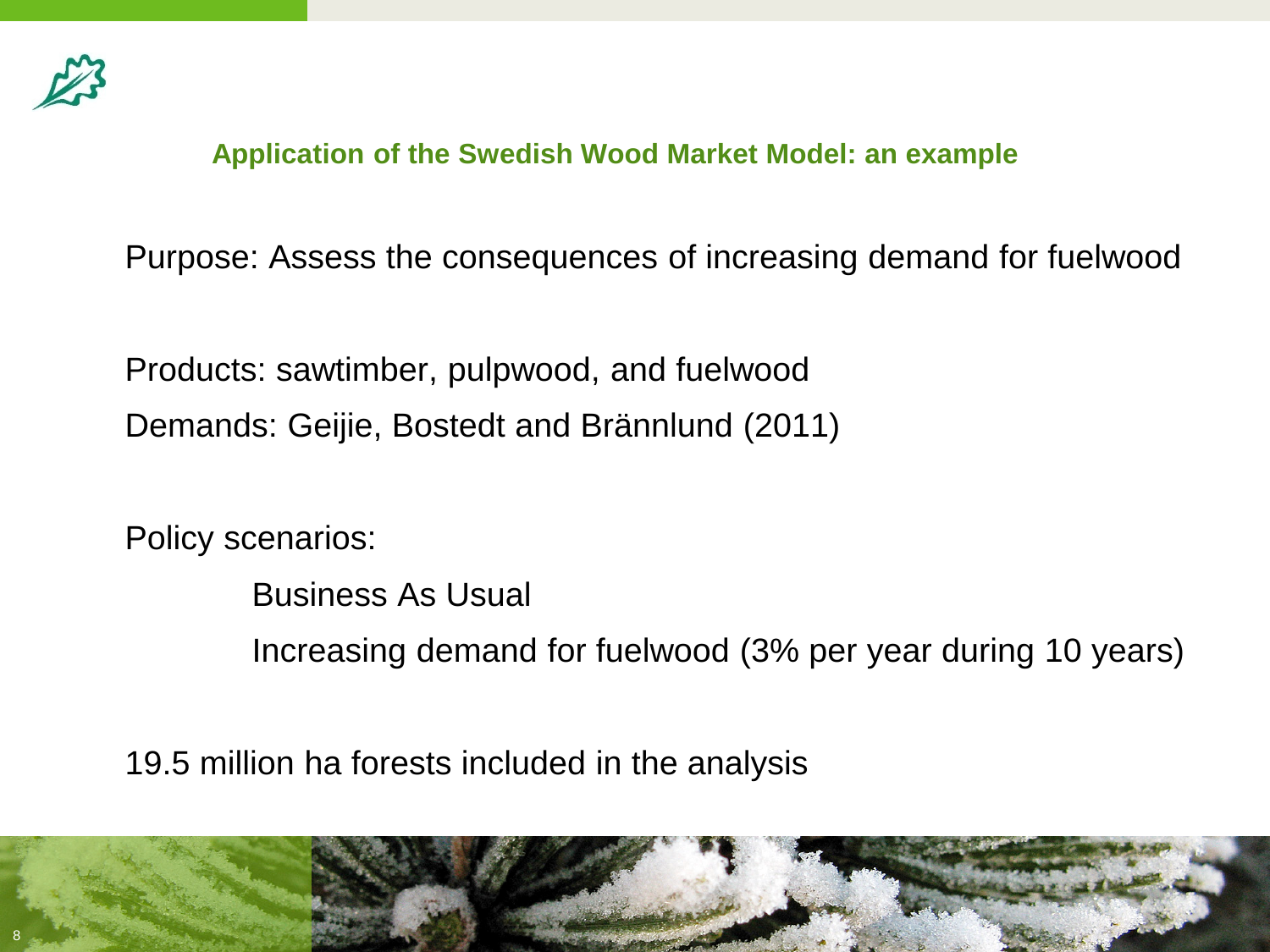

## **Age-class distribution at the starting point**



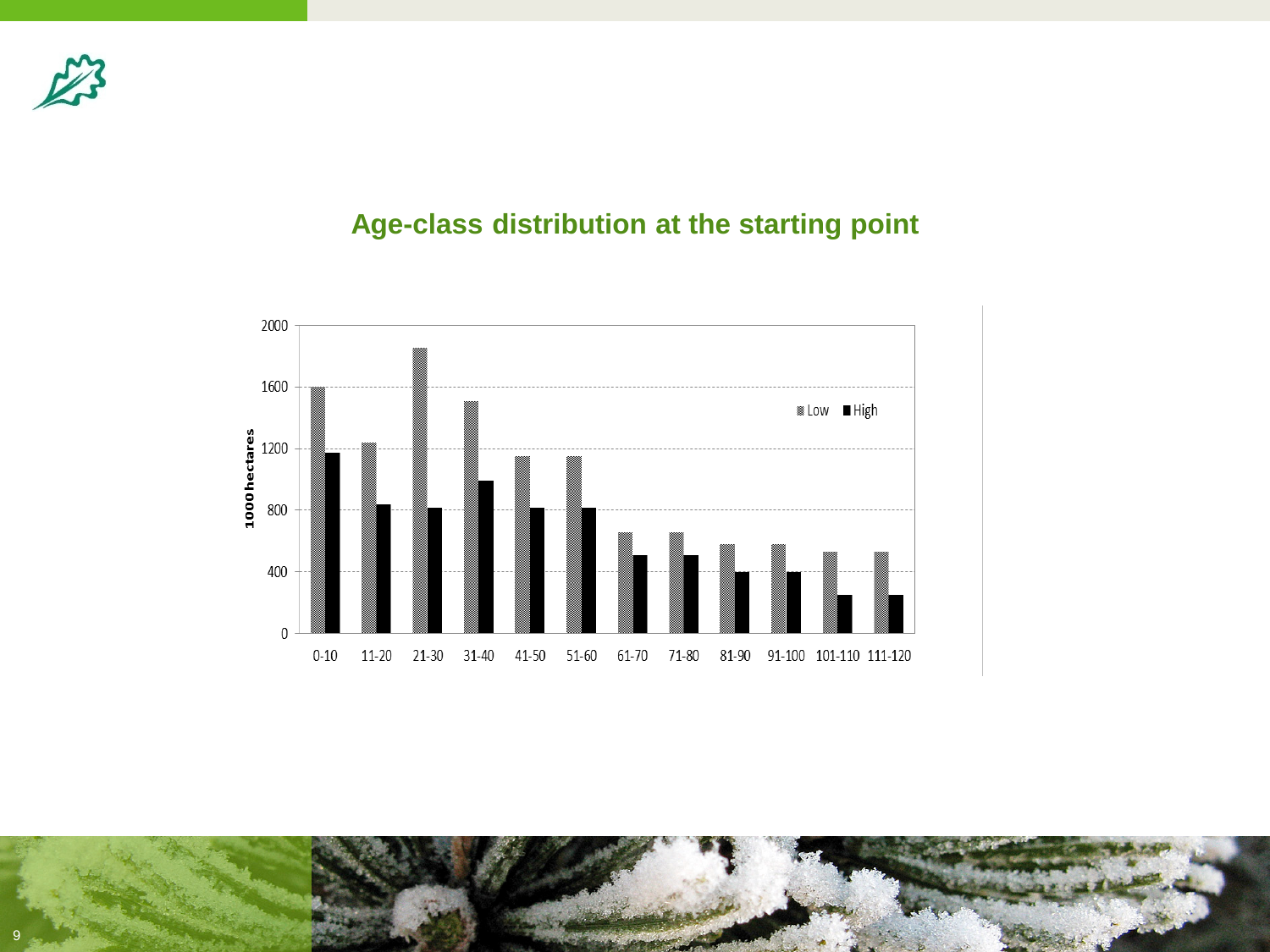

Comparison with price elasticities estimated by of Geijie, Bostedt and Brännlund (2011).

|                            | ps       | <b>Pp</b> | P <sup>f</sup> |  |
|----------------------------|----------|-----------|----------------|--|
| <b>Sawlog</b>              |          |           |                |  |
| <b>BAU</b>                 | 0.938    | $-0.21$   | $-0.12$        |  |
| GBB (2011)                 | 0.28     | $-0.01$   | $-0.22$        |  |
| <b>Pulpwood</b>            |          |           |                |  |
| <b>BAU</b>                 | $-0.04$  | 0.75      | 0.048          |  |
| GBB (2011)                 | $-0.03$  | 0.14      | $-0.04$        |  |
| <b>Fuelwood</b>            |          |           |                |  |
| <b>BAU</b>                 | $-0.098$ | $-0.42$   | 1.76           |  |
| <b>Increased FW demand</b> | $-1.85$  | $-0.13$   | 0.55           |  |

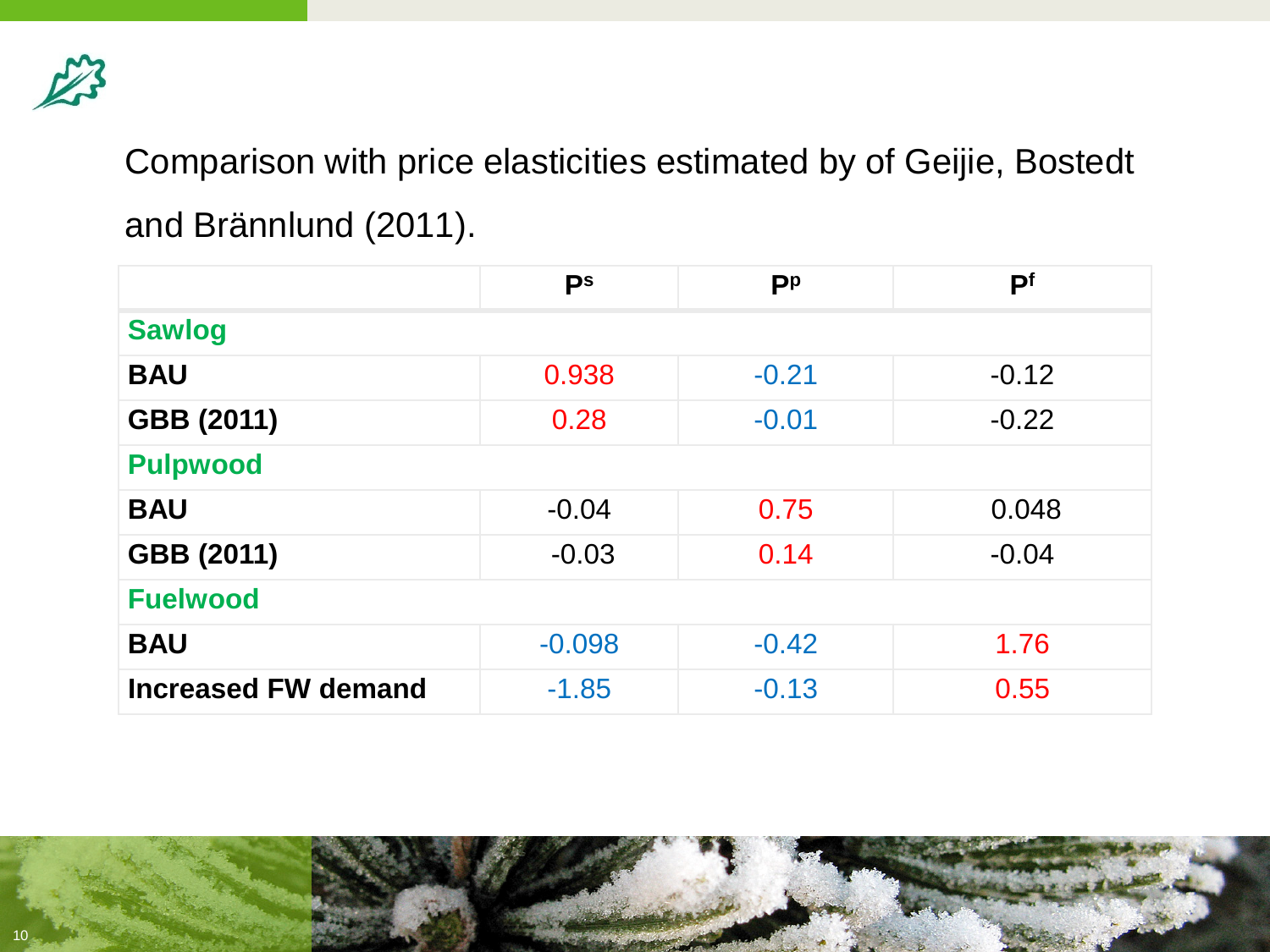

# The supply functions:

 $S_t = \alpha_1 (V_t)^{\alpha_2} (p_t^s)^{\alpha_3} (p_t^p)^{\alpha_4} (p_t^f)^{\alpha_5}$ 

|                            | $\alpha_3$ | $\alpha_{\rm A}$ | $\alpha_{5}$ |  |
|----------------------------|------------|------------------|--------------|--|
| <b>Sawlog</b>              |            |                  |              |  |
| <b>BAU</b>                 | 0.938      | $-0.21$          | $-0.12$      |  |
| <b>Increased FW demand</b> | 0.938      | $-0.21$          | $-0.12$      |  |
| <b>Pulpwood</b>            |            |                  |              |  |
| <b>BAU</b>                 | $-0.04$    | 0.75             | 0.048        |  |
| <b>Increased FW demand</b> | 0.04       | 0.88             | $-0.250$     |  |
| <b>Fuelwood</b>            |            |                  |              |  |
| <b>BAU</b>                 | $-0.098$   | $-0.42$          | 1.76         |  |
| <b>Increased FW demand</b> | 0.090      | $-0.62$          | 1.85         |  |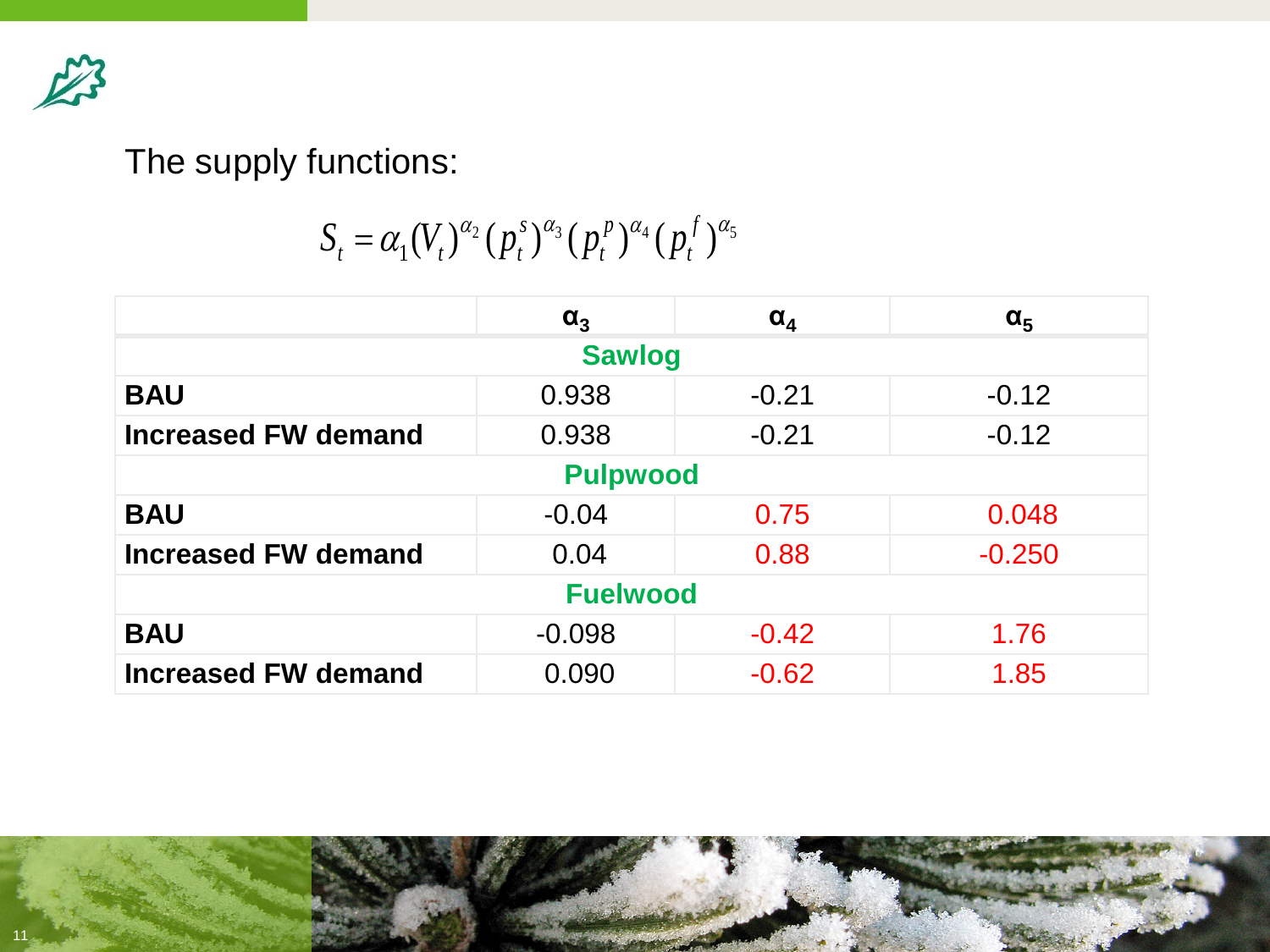

### **Total harvest**



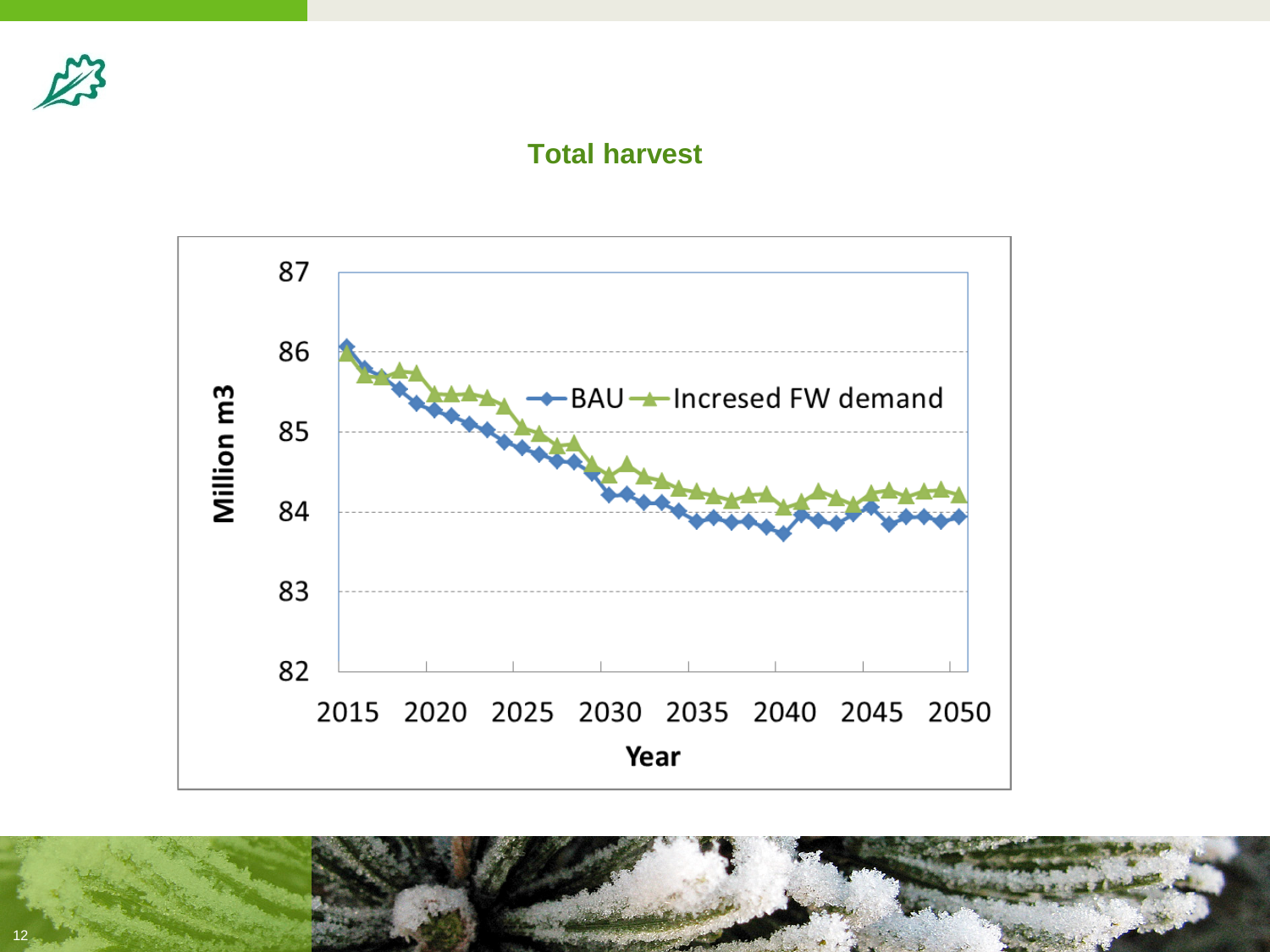

## **Annual harvest of sawtimber**



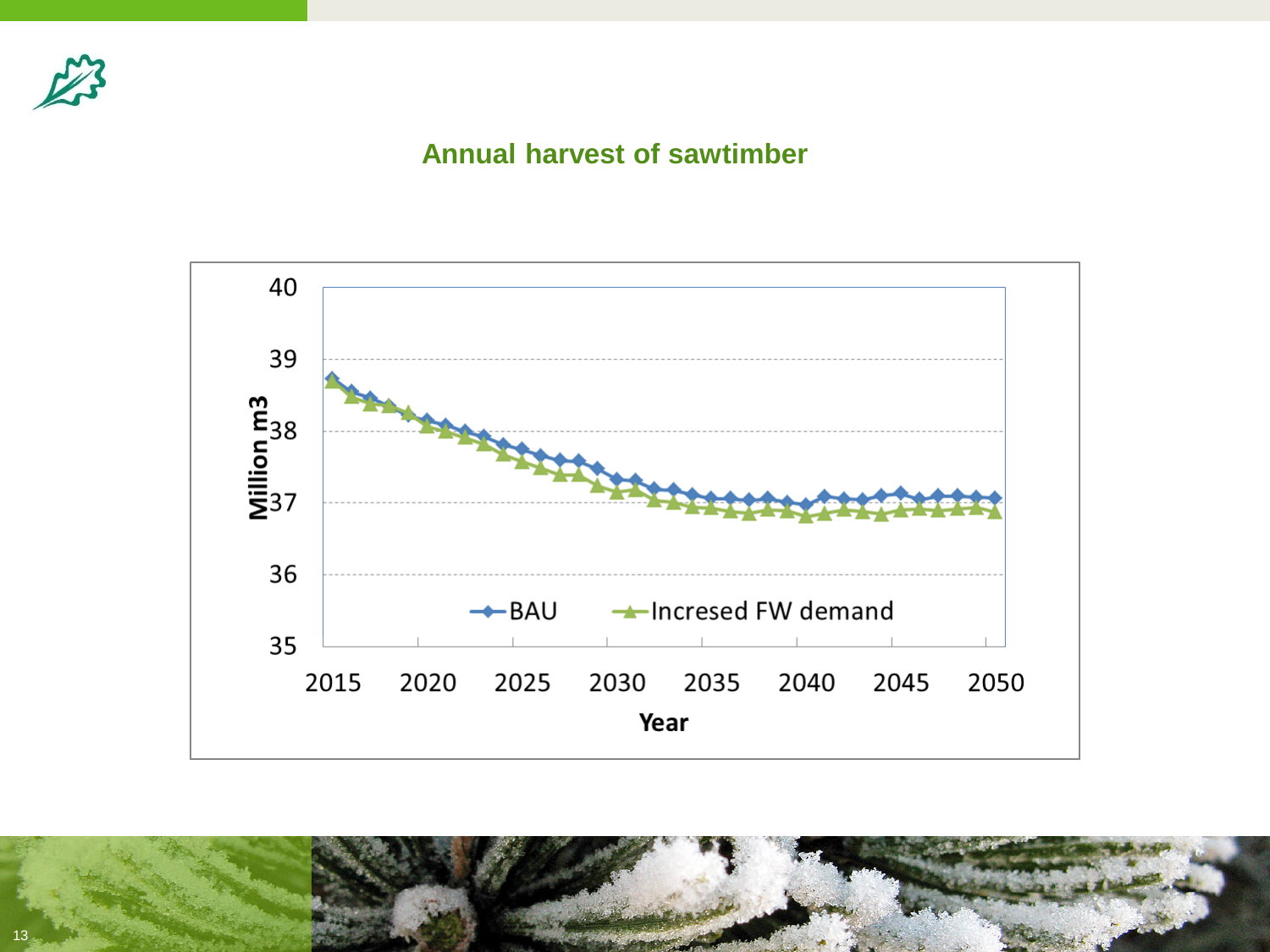

## **Annual harvest of pulpwood**



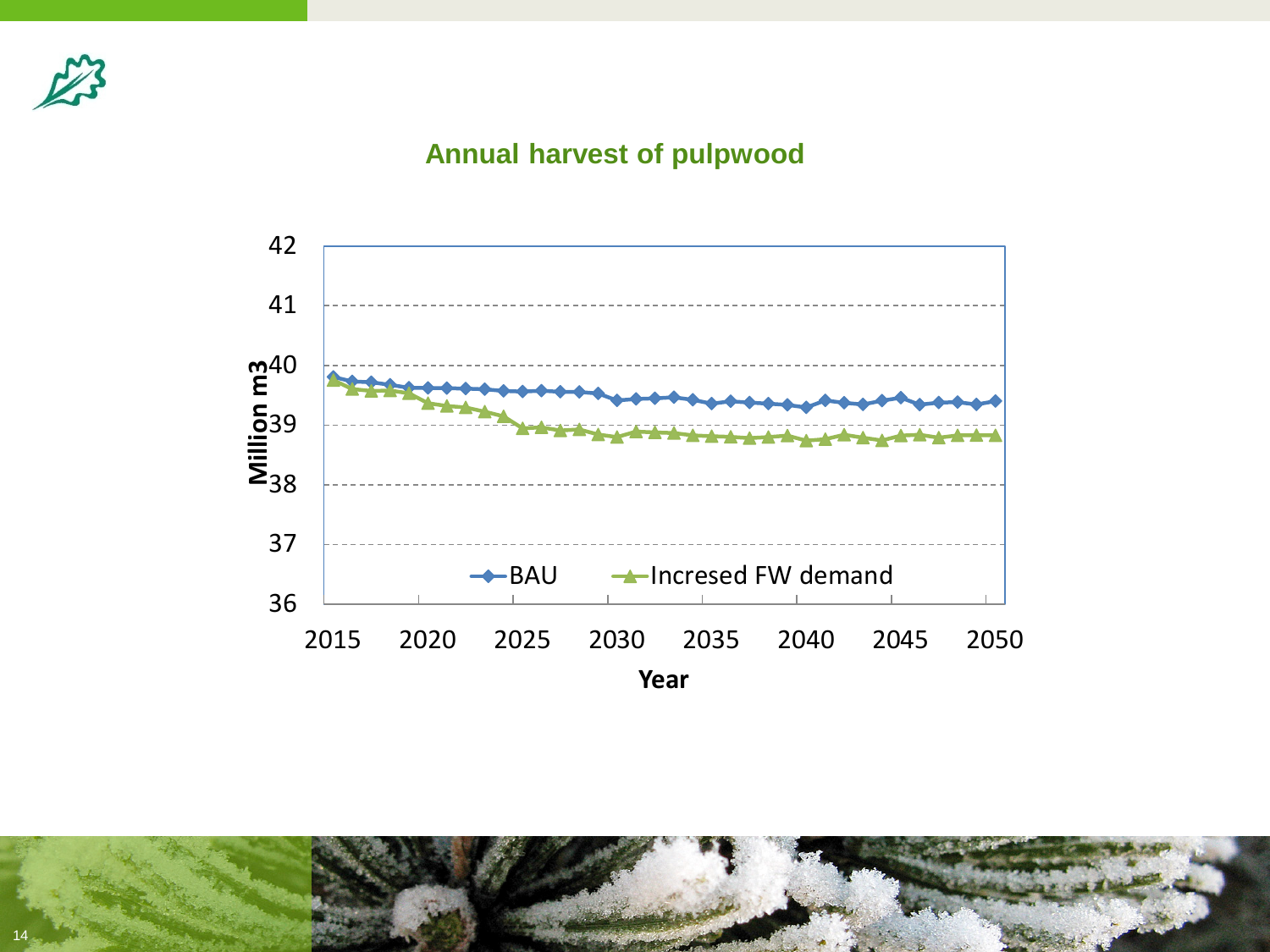

## **Annual harvest of fuelwood**